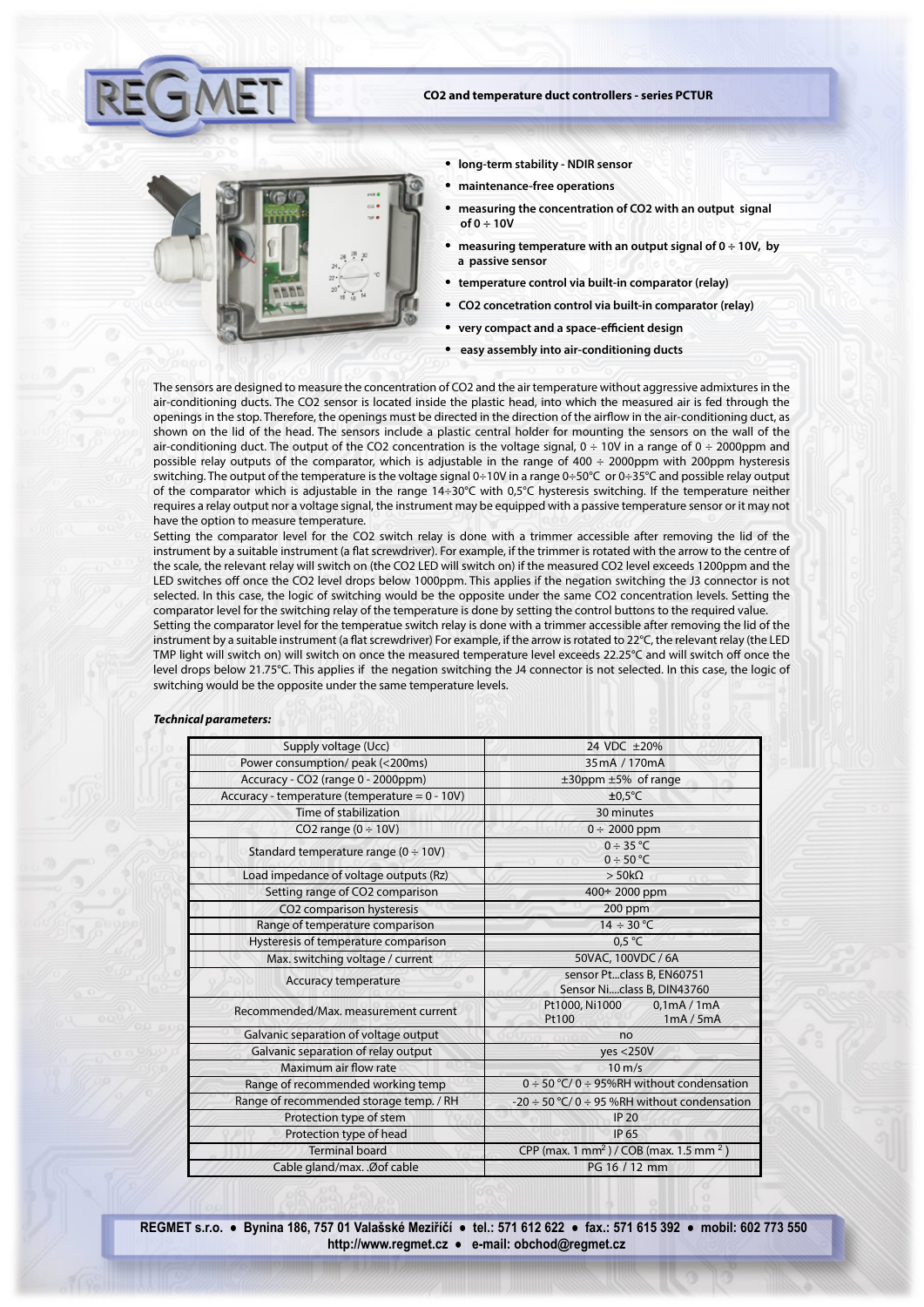

## *List of available types:*

| Typ                         | CO <sub>2</sub><br>transmitter | CO <sub>2</sub><br>comparator | temperature -<br>transmitter | temperature-<br>comparator |
|-----------------------------|--------------------------------|-------------------------------|------------------------------|----------------------------|
| PCTUR2 - 2K - 0÷50 - L1     | $0+2000$ ppm= $0+10V$          | $400 \div 2000$ ppm           | $0+50^{\circ}$ C = 0+10V     | $14 \div 30^{\circ}$ C     |
| PCTUR2 - 2K - 0÷35 - L1     | $0+2000$ ppm= $0+10V$          | $400 \div 2000$ ppm           | $0+35^{\circ}C = 0+10V$      | $14 \div 30^{\circ}$ C     |
| PCTUR1 - 2K - 0÷50 - L1     | $0+2000$ ppm= $0+10V$          | $400 \div 2000$ ppm           | $0+50^{\circ}$ C = 0+10V     |                            |
| PCTUR1 - 2K - 0÷35 - L1     | $0+2000$ ppm= $0+10V$          | $400 \div 2000$ ppm           | $0+35^{\circ}C = 0+10V$      | $---$                      |
| <b>PCTUR1 - 2K - x - L1</b> | $0+2000$ ppm= $0+10V$          | $400 \div 2000$ ppm           | Resistance sensor            |                            |
| <b>PCNUR1 - 2K - L1</b>     | $0+2000$ ppm= $0+10V$          | $400 \div 2000$ ppm           | $---$                        |                            |
| <b>PCNUR0 - 2K - L1</b>     | $0+2000$ ppm=0+10V             | ---                           | $---$                        | ---                        |

## *Standard lehgth L1:*

180 mm 240 mm

# *List of type of resistance sensors....x*

| Type of resistance sensor | Placement after x (eg PCTUR1 -2K -PA -180) |
|---------------------------|--------------------------------------------|
| Pt 100 / 3850 ppm         |                                            |
| Pt 1000 / 3850 ppm        | PА                                         |
| Ni 1000 / 6180 ppm        | s                                          |
| Ni 1000 / 5000 ppm        |                                            |
| Ni 891 / 6371 ppm         | J                                          |
| Ntc $20k0$                |                                            |

## **Connection plan (fig.1):**



Terminal 1.......+Ucc, positive pole

Terminal 2.......GND, negative pole

Terminal 3.......common pole of output CO2 (GND)

Terminal 4.......positive pole of output CO2 (0-10V)

Terminal 5.......common pole of output temperature (GND)

Terminal 6.......positive pole of output temperature 0÷10V or resistance ouput of CO2 sensor. Terminal 2, 3 and terminal 5 are galvanically connected

Terminals 7, 8.....switch contacts of the CO2 comparator relay Terminals 9, 10.....switch contacts of the temperature comparator relay

P10....setting a comparison level of CO2 concentration (range 400 ÷ 2000ppm) P11....setting a comparison level of temperature (range  $14 \div 30^{\circ}$ C)

- J3.......negating the relay output of CO2. The relay will switch with a lower CO2 concentration than that set by the P10 trimmer
- J4.......negating the relay output of temperature. The relay will switch with a higher temperature than that set by the P11 trimmer
- J6.......ACDL (Automatic Calibration in Dimming Light mode)
- J7.......MCDL (Manual Calibration in Dimming Light)